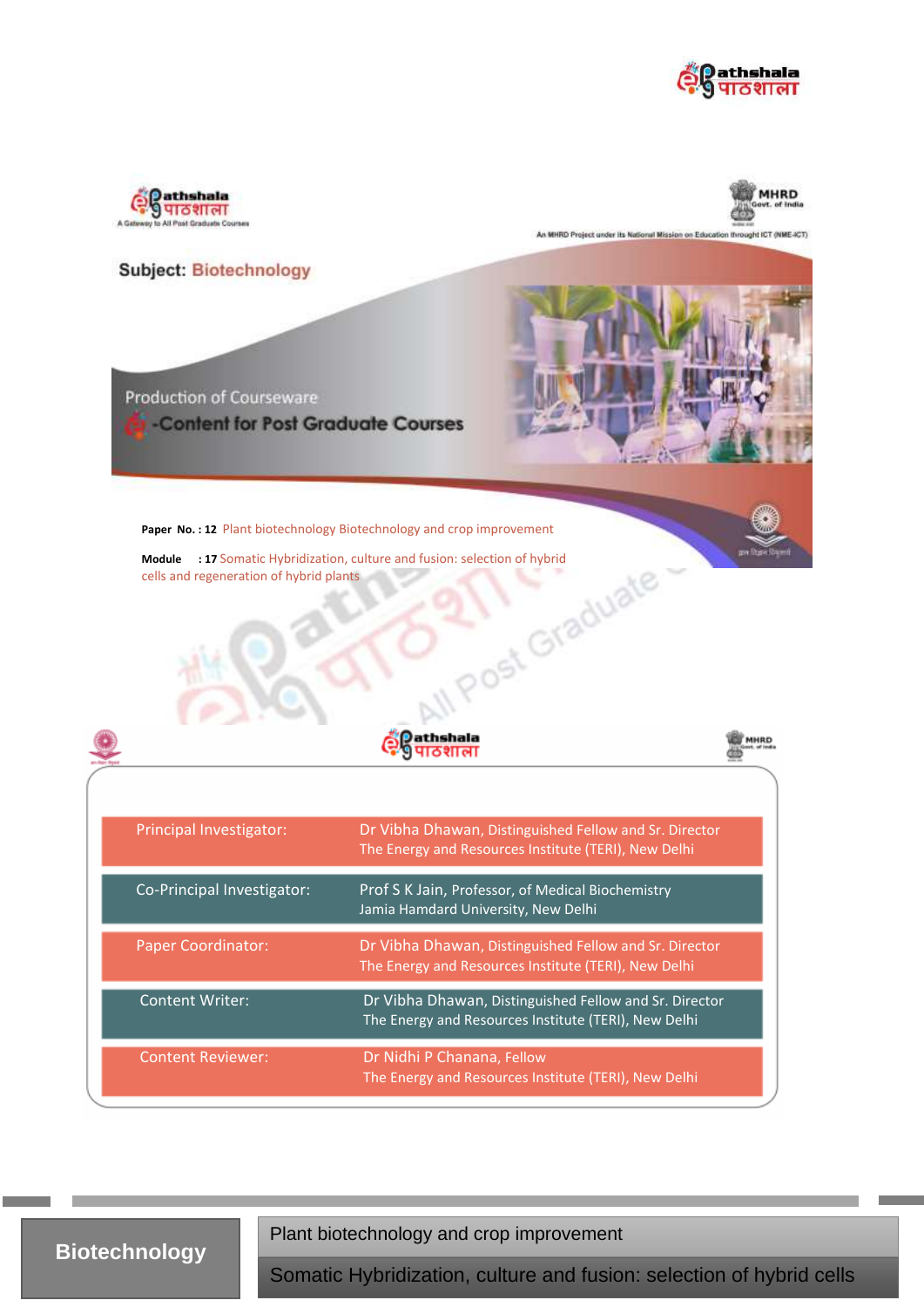

| <b>Description of Module</b>         |                                                                                                           |  |
|--------------------------------------|-----------------------------------------------------------------------------------------------------------|--|
| <b>Subject Name</b>                  | Biotechnology                                                                                             |  |
| <b>Paper Name</b>                    | Plant biotechnology and crop improvement                                                                  |  |
| <b>Module Name/Title</b>             | Somatic Hybridization, culture and fusion: selection of hybrid cells and<br>regeneration of hybrid plants |  |
| <b>Module Id</b>                     | 17                                                                                                        |  |
| <b>Pre-requisites</b>                |                                                                                                           |  |
| <b>Objectives</b>                    |                                                                                                           |  |
| <b>Keywords</b>                      |                                                                                                           |  |
| A Gateway to All Post Graduate Court |                                                                                                           |  |

Plant biotechnology and crop improvement

and regeneration of hybrid plants of hybrid plants of hybrid plants of hybrid plants of hybrid plants of hybri

**Biotechnology**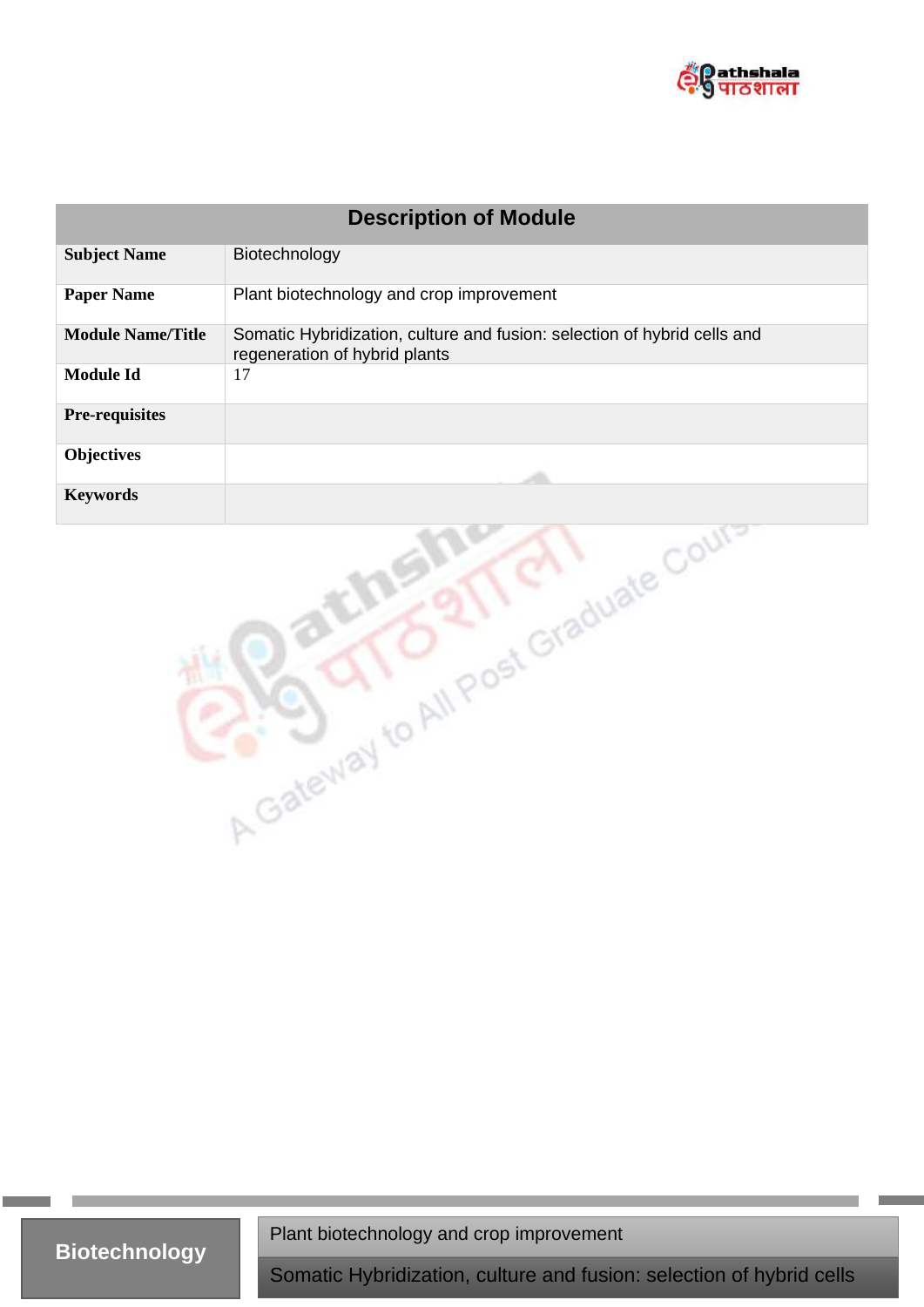

# **Somatic Hybridization**

### **Table of Contents**

| Application in crop improvement |  |
|---------------------------------|--|

Plant biotechnology and crop improvement

**Biotechnology**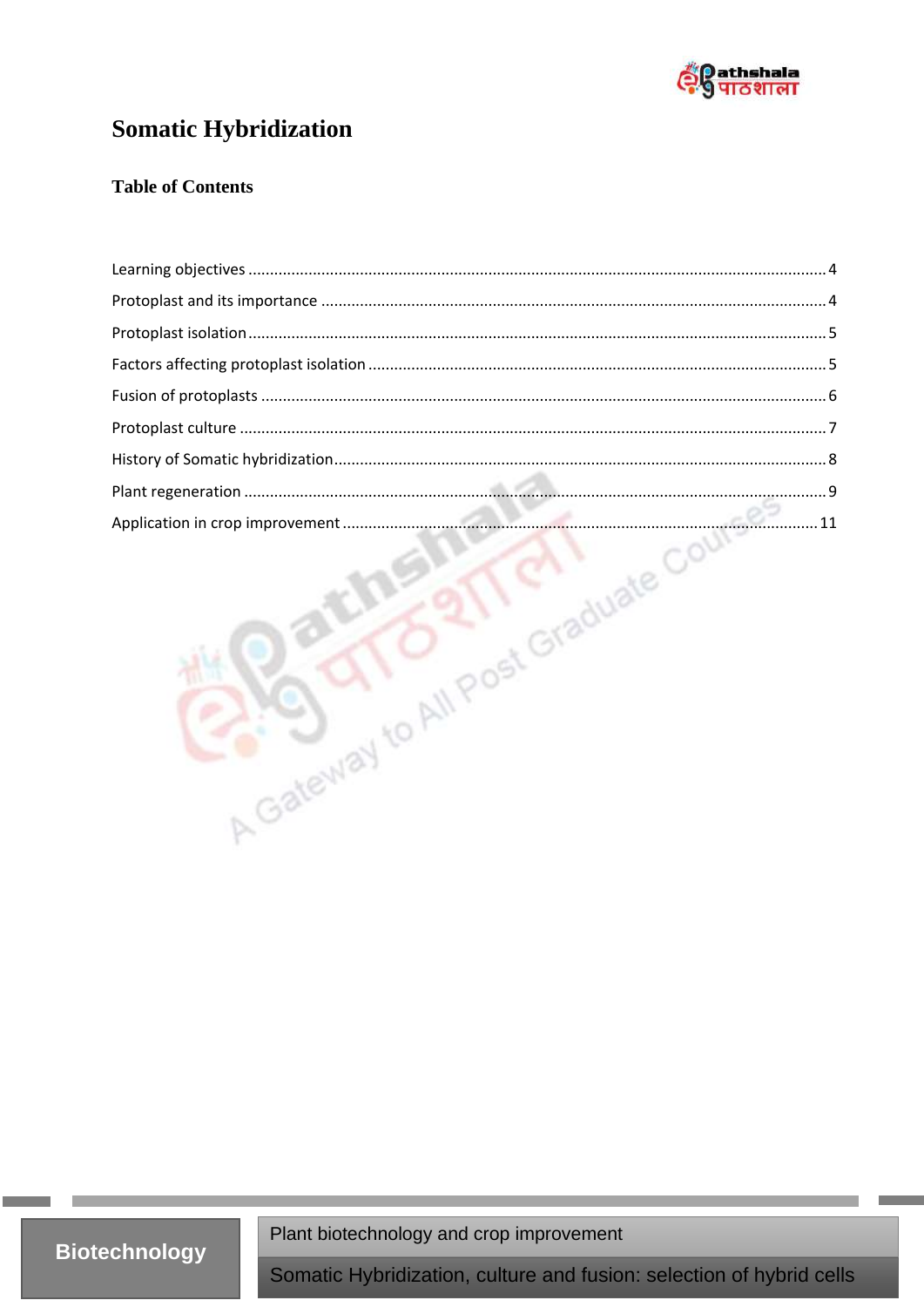

# <span id="page-3-0"></span>**Somatic Hybridization**

### Learning objectives

In this module you will learn about protoplast; their isolation; fusion; followed by regeneration of complete plantlets protoplasts are single cells with their cell walls removed, thus exposing plasmalemma. The isolated protoplasts have tendency to fuse with other protoplast irrespective of their origin. This technique of fusion of isolated protoplast of somatic cells is called the somatic hybridization and the fused cells, thereafter can form complete plantlets. The process completely by-basses sexual reproduction (formation of gametes and its fusion) and allows exciting opportunities by combining genome of diverse parents. Since protoplast do not have cell walls, they have proved to be ideal candidates for introducing foreign genetic material, including purified DNA, thus extending gain from cell fusion to genetic manipulation.<br>Protoplast and its impact

## <span id="page-3-1"></span>Protoplast and its importance

Cocking (1960) demonstrated that plant cell walls can be degraded enzymatically resulting in formation of large quantity of viable protoplasts. This area of research gained further momentum in 1980s with the refinement of technologies of protoplast isolation; development of various methods of effective fusion, selection strategies and tools to evaluate hybrids. Carlson et al. (1972) were first to produce somatic hybrids in the genus *Nicotiana* (*N. tabacun & N. longsdorfii*). This as well as many hybrids formed later, were allotetraploids exhibiting complete genomes of both the parents. Formation of asymmetric hybrids i.e. with part of the nuclear genome from one parent into the intact genome of the recipient parent, and somatic cybrids (nuclear genome of one parent with mitochondrial genome of the second parent were also reported in many species. The technology had a set-back in early 1990s as scientists found an alternative method of introducing specific genes in totipotent target cells through *Agrobacterium* mediated transformation and other methods of

# **Biotechnology**

Plant biotechnology and crop improvement

and regeneration of hybrid plants of hybrid plants of hybrid plants of hybrid plants of hybrid plants of hybri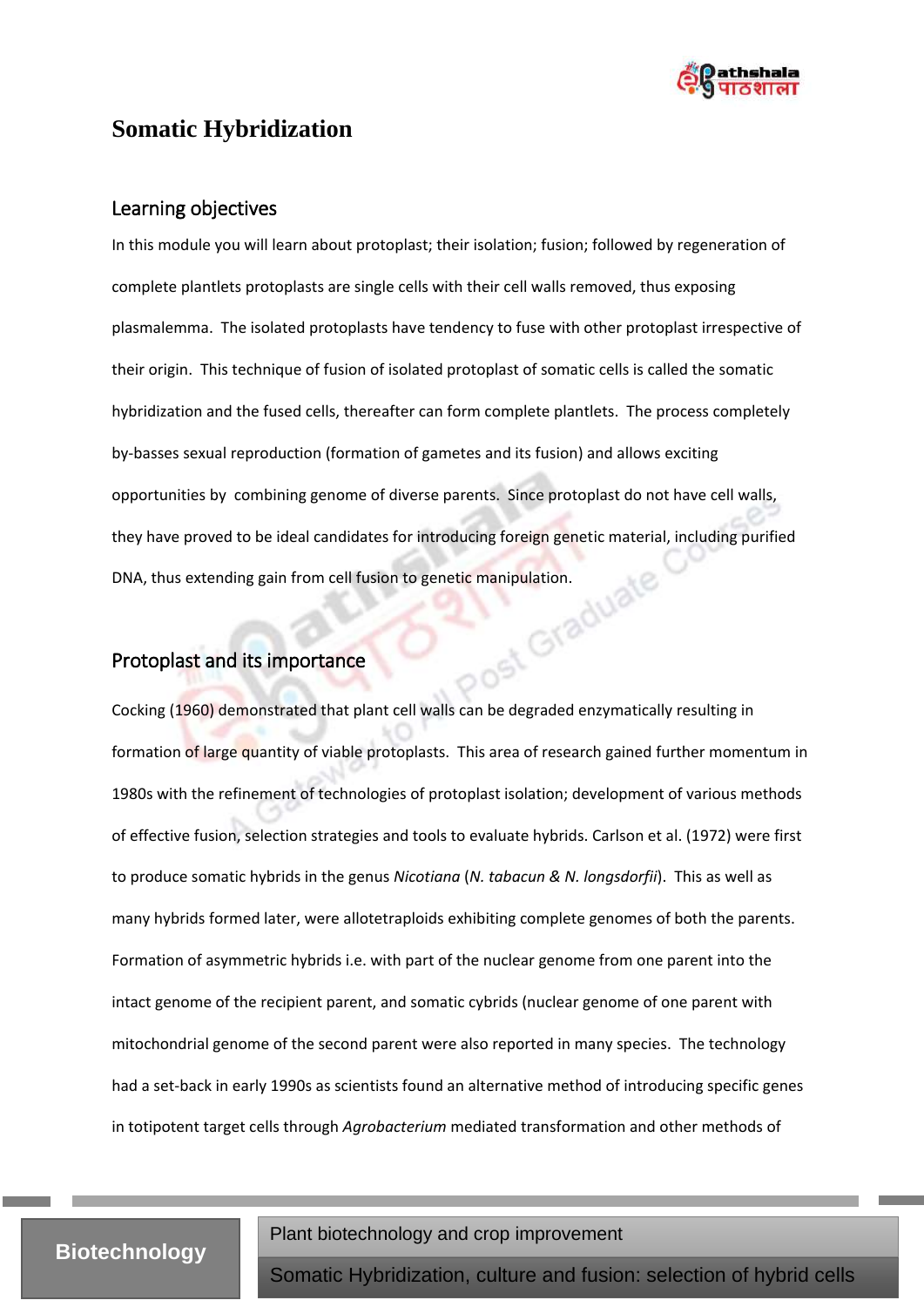

genetic engineering. However, due to stringent regulatory approval processes, related to food & biosafety, research in protoplast technology has been renewed.

### <span id="page-4-0"></span>Protoplast isolation

Klercker (1892) was first to demonstrate isolation of protoplast by incubating cells in plasmolyzing solution and manually cutting them with a sharp knifes. However, this method was applicable only to vacuolated cells with very little success rate. Cocking in 1960 used concentrated solution of cellulase isolated from culture of the fungus *Myrothecium verrucaria*. Simultaneously, researchers succeeded in producing cellulase and macerozyme enzymes on commercial scale. Initially two-step process, first of breaking the tissue into single cells through action of macerozyme and then subjecting to cellulase to digest the cell of wall for release of protoplasts. Power and Cocking (1968) succeeded in developing one step method by using two enzymes simultaneously. This method is still<br>being used.<br>Factors affinition of the state of the state of the state of the state of the state of the state of the state of being used.

# <span id="page-4-1"></span>Factors affecting protoplast isolation

Source of material; enzyme treatment and osmoticum plays important role in successful isolation of protoplasts. Young leaves from in vitro grown shoots provides the best material as mesophyll in the leaves are loosely arranged thus permitting better action of the enzymes. Embryogenic suspension cultures also proves to be a good material. Usually, pectinase and cellulase enzymes known to dissolve the middle lamella and cell wall respectively are used. These enzymes, that are isolated from bacteria *Trichoderma virdae* and Fungus *Aspegillus niger* or *Rhizopus* sp. are commercially available. Initially these enzymes were used in the crude form and the impurities negatively affected the yield and viability of protoplasts. As expected, the enzyme activity depends on pH and temperature. Usually pH range of  $4.7 - 6$  is suitable for most species. While maximum enzyme activity is between 40 – 50 ° C, these temperatures are harmful to the cells and thus incubation is

## **Biotechnology**

Plant biotechnology and crop improvement

and regeneration of hybrid plants of hybrid plants of hybrid plants of hybrid plants of hybrid plants of hybri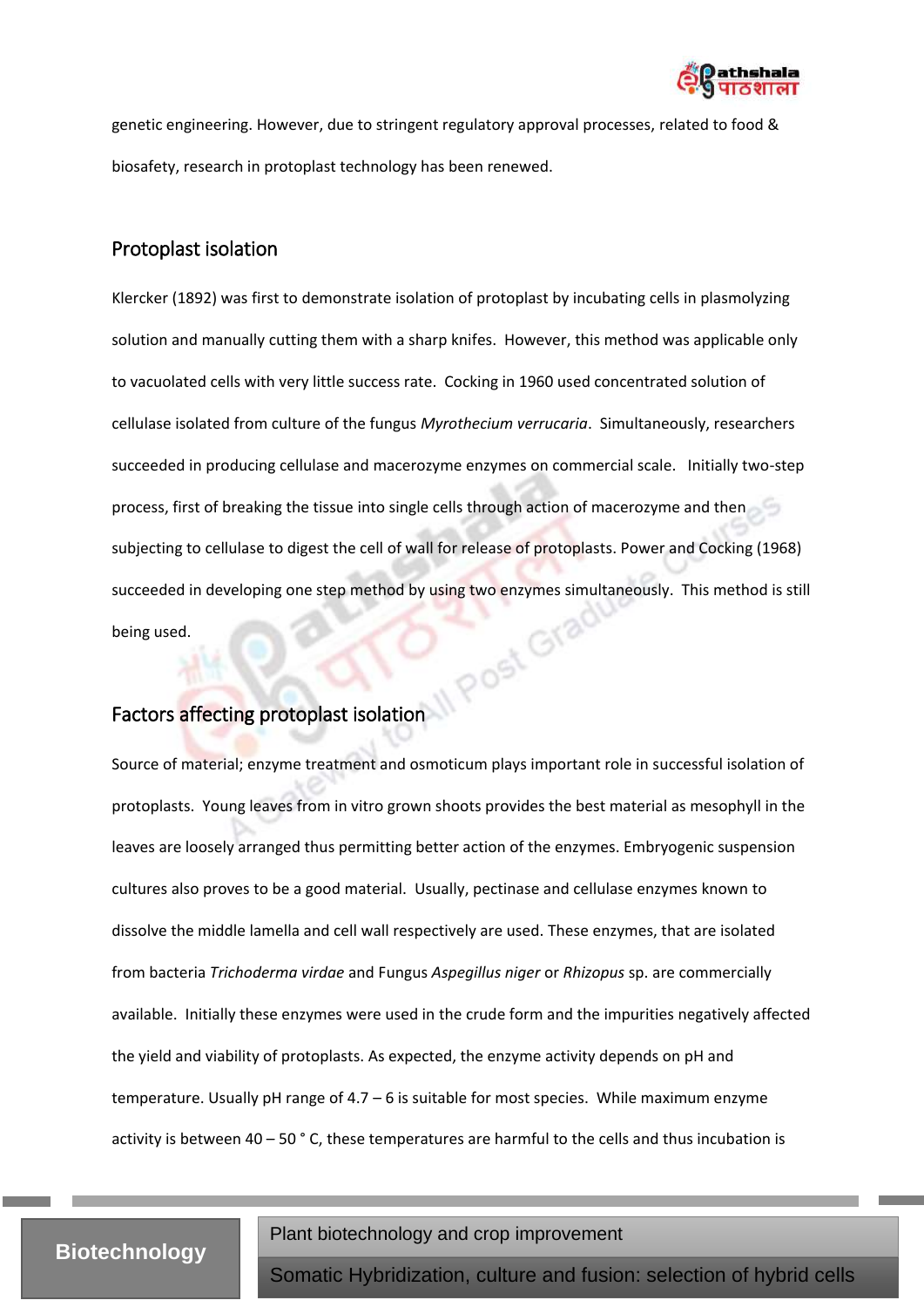

done between 25 – 30 ° C. Shaking of the incubation mixture; relative volume of the tissue versus enzymes solution plays critical role in the success of protoplast isolation.

As said earlier, protoplast are naked cells and thus are aquatically fragile. Thus, proper osmolarity is to be maintained upon isolation. The most commonly used substance to maintain osmolarity is metabolically inert sugar in the range of 450 to 800 mM.

## <span id="page-5-0"></span>Fusion of protoplasts

Freshly isolated protoplasts have tendency to fuse irrespective of their origin. This essentially means through this technology, rare hybrids can be produced. Power & his coworkers published in 1970 use of NaNo<sub>3</sub> as the agent to induce controlled fusion & this chemical was used for the production of first somatic hybrid between *Nicotiana tabacum* and *N. langsdorffii*. However, the incidence of fusion induced by NaNo<sub>3</sub> is far from being satisfactory and thus prompted scientists to carry out more research.

As the result, other techniques to further enhance protoplast fusion emerged which are as follows: 1) Through chemical induced PEG;<br>2) Electric stime

2) Electric stimulation.

The PEG induced fusion is widely accepted as it induces high frequency heterokaryon formation; the possibilities are enormous as it is not just restricted with plant protoplast but also possibility of fusing plant protoplast with animal cells or yeast. PEG is water soluble, non–ionic surfactant with slightly negative polarity and forms hydrogen bonds with positivly polarized group of water, protein, carbohydrate etc. PEG can also bind calcium in the fusion mixture which may form a bridge between the PEG chain and negative polarized group of the membrane contrituents and thus favoures agglutination. Agglutination of two or more protoplasts along large surface area results in tight binding of the membranes and formation of cytoplasmic channels. The channels gradually expand and through the fusion bodies, cytoplasm start flowing from one protoplast to the other resulting in

# **Biotechnology**

Plant biotechnology and crop improvement

and regeneration of hybrid plants of hybrid plants of hybrid plants of hybrid plants of hybrid plants of hybri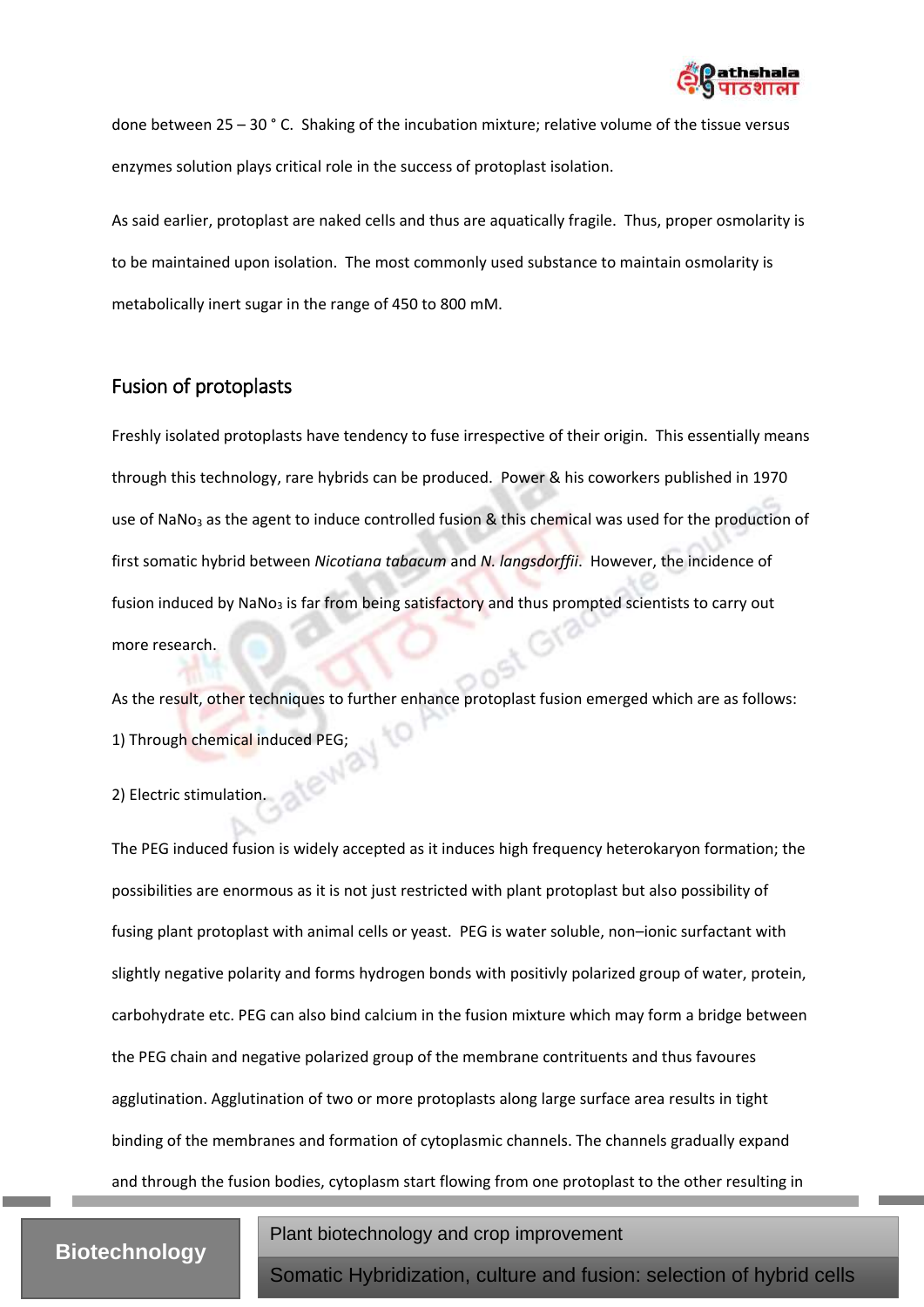

the mixing of cytoplasm of the two cells. The fused protoplasts with nucleus of two different parents are called heterokaryon and those with nuclei of same parents are called homokaryons. The fusion of nuclei in the heterokaryon during incubation results in the formation of hybrids cells.

The frequency of the PEG induced fusion is influenced by the physiological stage of protoplast; density of protoplasts; concentration; molecular weight of PEG; calcium ion concentration; pH; osmolarity and method of application of PEG.

In the past couple of decades electro-fusion has become an alternative method of somatic hybridation. The method if rapid, safe as treatment is non-toxic and more reliable as it allows fusion of defined protoplast pairs. The electro fusion apparatus can either be fabricated and is also available commercially with a range of venders. The technique involves two steps 1) aligning the protoplasts and 2) fusioning the protoplasts. The method involves aligning the protoplasts and applying one or more  $4 - 40$  µs pulses of high voltage DC current (0.5  $-$  2kV Cm<sup>-1</sup>) at an internal of 0.5 – 2 second. It results in breakdown of cell membrane of the protoplasts at several places; & those which are in close contact, fusion of cell membranes. The fusion mixture is than kept undisturbed for 30 min or so to let them attain normal spherical shape.

# <span id="page-6-0"></span>Protoplast culture

The density of protoplast can be measured using hemocytometer and can be adjusted for further culture. Protoplast culture is quite similar to cell culture which you are already familiar with. Some of the cultures methods adopted for protoplast culture are: 1) Agarose Embedded Cultures;

2) Cultures in Liquid Medium; 3) Double Layer Method and 4) Agarose Droplets or Beads.

The agarose embedded culture is quite similar to Bergmen's cell technique. Alginate is most frequently used gelling agent especially for the species where protoplasts are heat sensitive.

## **Biotechnology**

Plant biotechnology and crop improvement

and regeneration of hybrid plants of hybrid plants of hybrid plants of hybrid plants of hybrid plants of hybri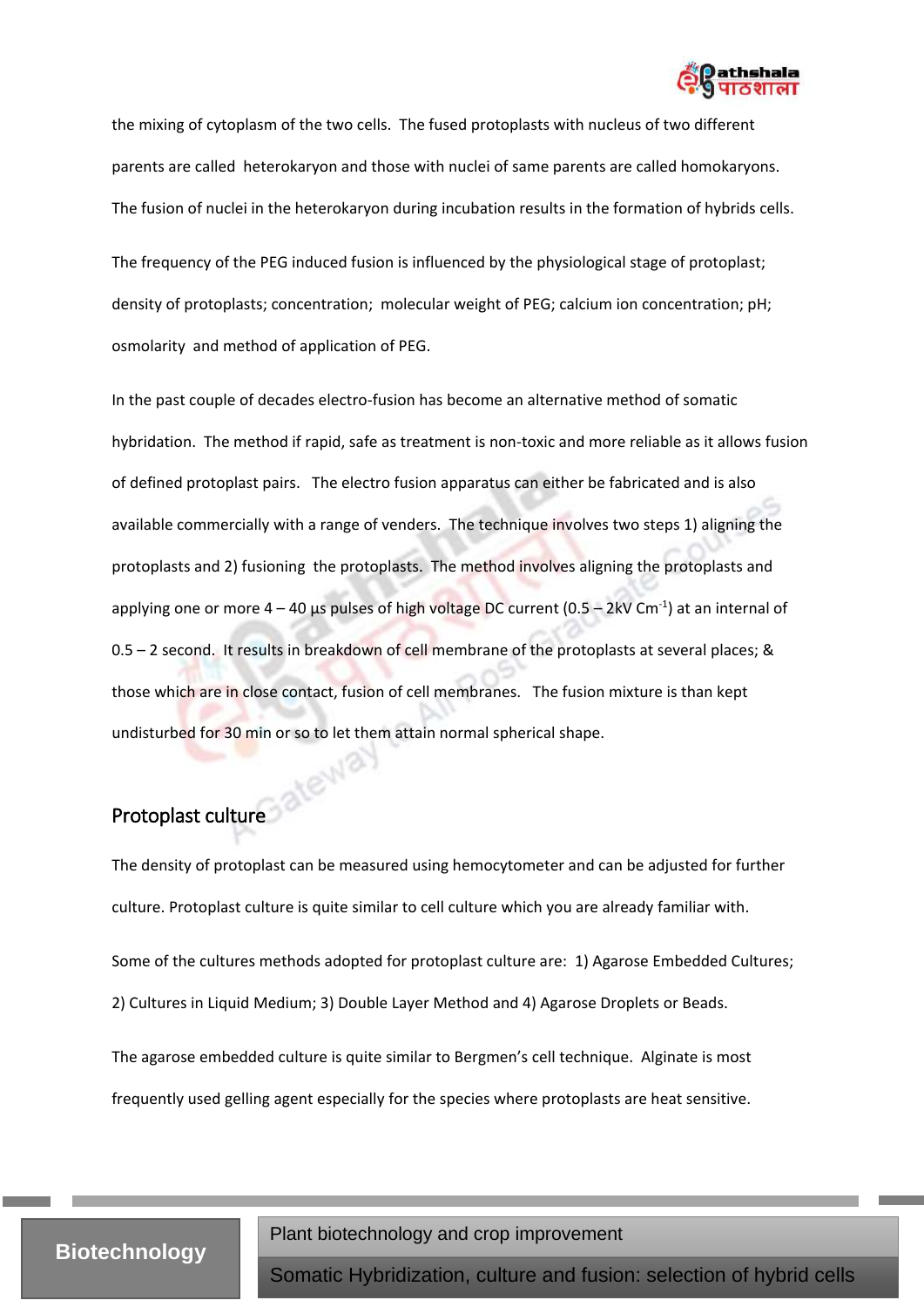

In liquid medium, protoplasts at the desired plating densities are either disbursed into culture dishes as thin layer or micro-droplets. This method has an edge over semi-solid media as protoplast of many species failed to divide on semi-solid media. Further the osmoticum of the medium can be maneuvered and so is the density of the protoplasts.

Double layer method consists of suspending liquid medium with protoplast over a thin layer of gelled medium of similar composition. In many species, the plating and regenerating efficiency improves by imbedding protoplast in agrose-beads. Protoplast of several recalcitrant species regenerated complete plantlets by trapping protoplast in agrose droplets in a way that in localized areas colonies of high densities were obtained.

Under optimal culture conditions, most species synthesis cell walls within 24 hours. Till the time cell wall is formed, protoplasts are incubated in dark. Protoplast of cereals and some woody species takes longer to regenerate cell walls. After the formation of cell walls, cells divide by usual mitotic<br>division.<br>Historia division.

## <span id="page-7-0"></span>History of Somatic hybridization

1960 (Cocking) developed method for enzymatic isolation of protoplast

1971 (Takebe et al) reported plant regeneration from protoplast

1972 (Carlson et al.) reported hybrid plant production through protoplast of somatic cell origin

1974 (Kao and Michayluk; Wallin et al.) use of polyethylene glycol for protoplast fusion

1978 (Melcher et al.) successful plant production through intergeneric somatic hybridization

1978-1980 (Zelcer et al. 1978; Aviv et al. 1980) Cytoplasmic male sterility used for asymmetric somatic hybrid or cybrid plant production

1979 – 1981 (Senda et al. 1979; Zimmermann and Scheurich 1981) Development of electrofusion method

1879-1984 (Galbraith and Galbraith 1979; Harkins and Galbraith 1984) Fluorescence activated cell sorting method developed for mass selection of hybrid cells

# **Biotechnology**

Plant biotechnology and crop improvement

and regeneration of hybrid plants of hybrid plants of hybrid plants of hybrid plants of hybrid plants of hybri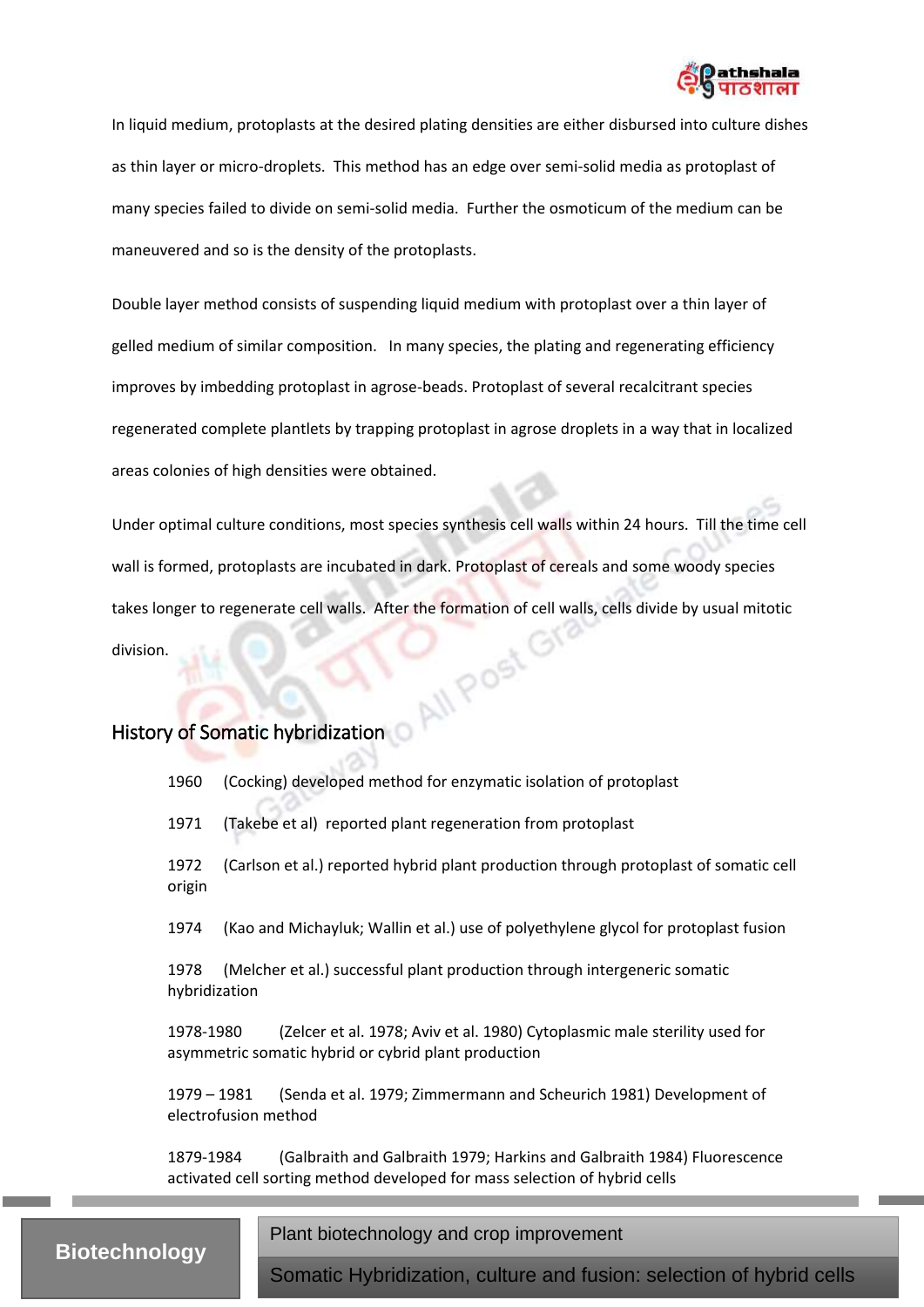

1987 (Schweiger et al.) developed computer directed system for selection, culture and manipulation of protoplasts developed

1990 (Douglas et al. 1981, Pandey et al. 1986) : Release of commercial cultivar derived from protoplast fusion

1995 (Makankawkeyoon et al.) : First inter-kingdom (*Nicotiana*-mouse) hybrid plant produced with introduced animal trait (mouse immunoglobulin G) in the leaves

#### <span id="page-8-0"></span>Plant regeneration

Protoplast behaves like any other cell and thus plant regeneration follows the principle of totipotency. Plant regeneration can occur either through organogenesis or embryogenesis. The first successful plant species being *Nicotiana tobacum* where complete plants were produced by isolated protoplast by Takabe and co-workers (1971). Thereafter, progress was very fast and by end of the last century totipotency of protoplasts was established in 368 species spread over 161 genera and 46 families. It's application in plants breeding was well established and over 135 hybrids and cybrids with 125 parental combinations were obtained. As expected, practices followed for regeneration from calli derived from protoplast are similar to any cell / tissue culture. You have already learned about it in earlier chapter on plant regeneration. It is interesting to know that in few species where regeneration is otherwise difficult, the hybrid cells may be more responsive as the protoplast of the other parent may be of the type which is more responsive to regeneration.

While it is theoretically and practically possible to fuse diverse protoplasts, further development of somatic hybrids with distant parent is restricted due to developmental abnormalities of varying nature such as failure of cell division & proliferation; regeneration of shoots; failure to form roots; such as abnormal plant development and failure to survive outside culture conditions.

Depending on the method of somatic hybrid development, different selection procedures are followed to ensure selection of hybrids. If electrical fusion is followed, it is expected that all the cells so formed are hybrid. These fusion bodies are transferred to a suitable medium and cultured at low

# **Biotechnology**

Plant biotechnology and crop improvement

and regeneration of hybrid plants of hybrid plants of hybrid plants of hybrid plants of hybrid plants of hybri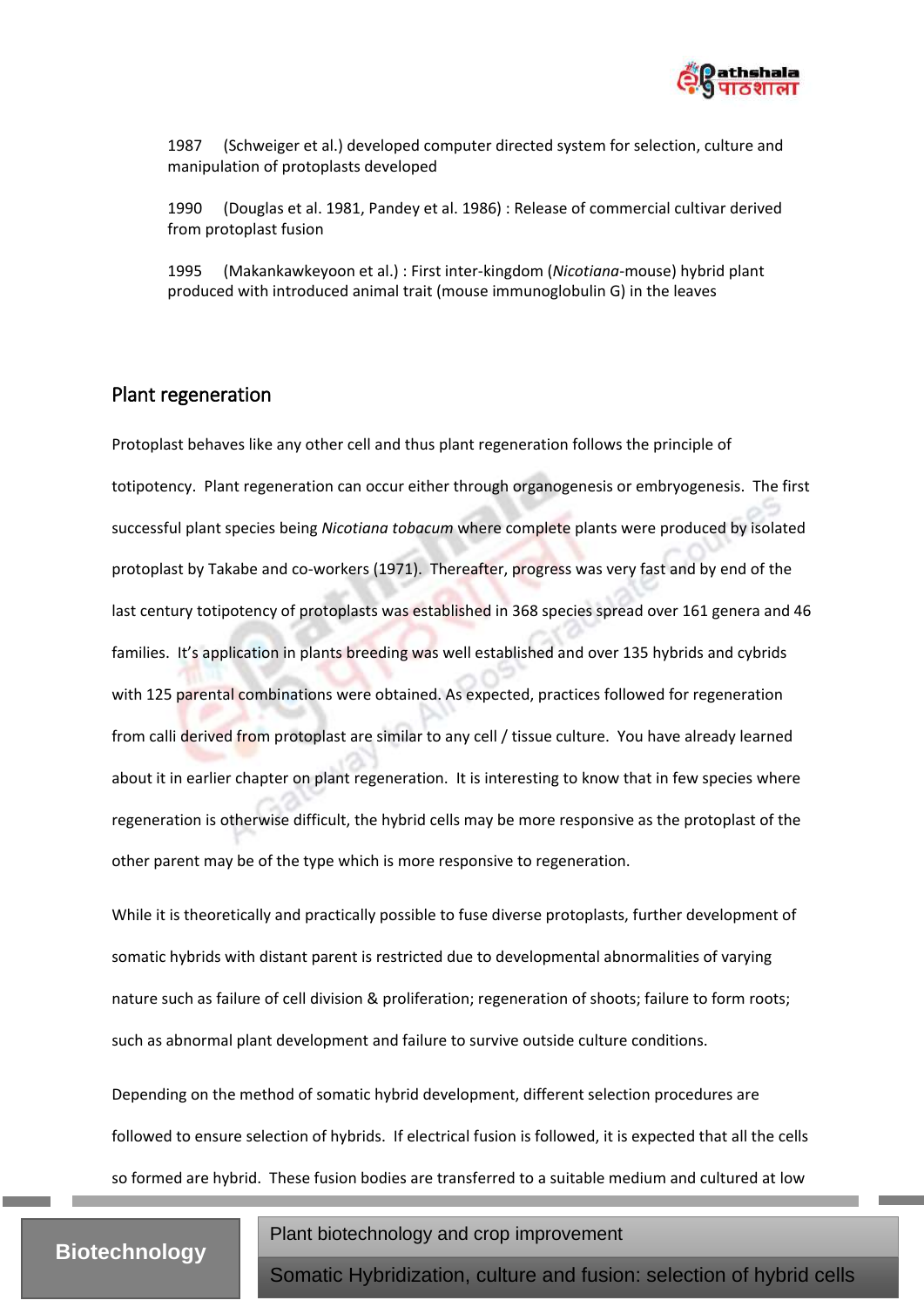

density. However, if chemical fusion method is followed the fusion mixture has homokaryons, heterokaryons, parental types and a variety of nuclear cytoplasmic combinations. Thus, several strategies have been followed to select the hybrid cells such as use of biochemical markers for proteins; other nutrients and antibiotic / herbicide resistance.

Metabolic complementation is often apply in asymmetric hybridization. In this case, the donor protoplast is irradiated so as their chromosomes get fragmented. The recipient protoplast are treated with metabolic inhabitors, thus protoplast of both the parents fail to divide on their own. The homokaryons also are unable to divide and it is only the hybrid cells, which are capable of dividing due to complementation.

To confirm hybrid nature of the plants regenerated, morphological, cytological and molecule methods are applied. The vegetative and floral characters is the simplest morphological approach; cytological analysis in terms of morphology and number of chromosomes; and use of molecular technique such as RFLP, RAPD, SSR, AFLP, 5S rDNA spacer sequence are frequently used techniques.

As discussed earlier, protoplast fusion is possible between unrelated species and such combination have different possibilities such as 1) The hybrid cells have nuclear genome of both the parents (symmetrical hybrids); 2) the nuclear genome of one of the parents may get partially or completed eliminated during subsequent cycles of cells division prior to plant regeneration but do have cytoplasm of both parents. This leads to asymmetric / cybrid formation.

Somatic hybrids cells may also show segregation of cytoplasmic genome resulting in the one or the other types of the plastids. The mitochondria often undergo inter-parental recombination leading to many recombine genomes resulting in plants with range of nuclear/ mitochondrial / plastid genomic combination.

However, the most common application of somatic hybridization is the generation of symmetrical hybrids with complete genome of both the parents and there are examples where traits of

## **Biotechnology**

Plant biotechnology and crop improvement

and regeneration of hybrid plants of hybrid plants of hybrid plants of hybrid plants of hybrid plants of hybri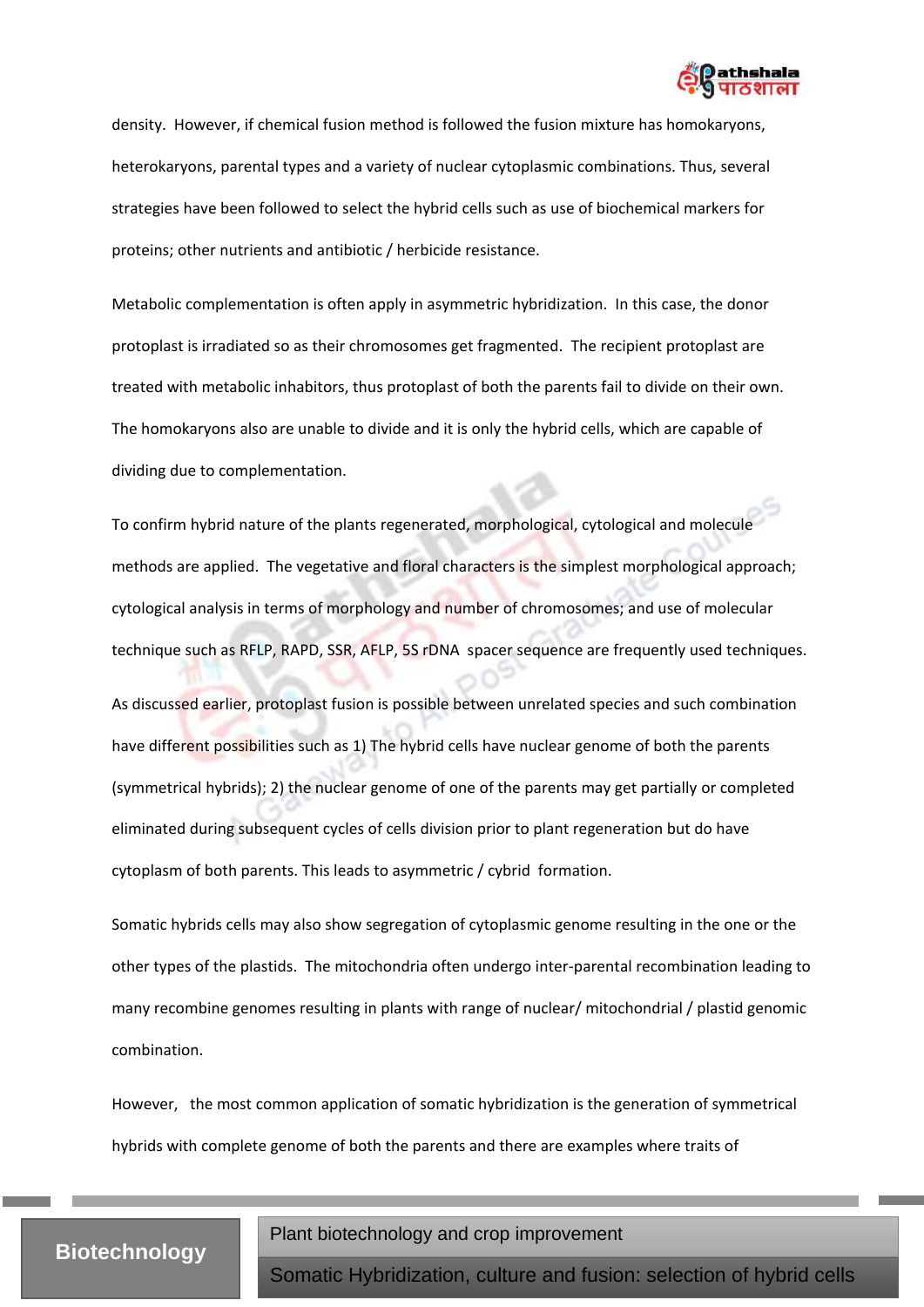

agronomic importance from both parents have been obtained. Combination of complete genomes of unrelated parents is neither desirable nor achievable.

### <span id="page-10-0"></span>Application in crop improvement

It is well established that there are pre and post fertilization barriers, thus restricting development of hybrids between distant wild relatives. Through protoplast hybridization, it has been possible to fuse protoplast of inter-generic, intertribal, interfamily, interspecies and thus, has emerged as important tool in plant breeding. While there has been impressive advancement in the field of genetic engineering, there are a lot of issues being raised about its safety and its regulations. Thus, genetic improvement of crop plants by various techniques including somatic fusion is gaining importance. The unique advantage of somatic hybridization is in creating novel combinations of nuclear / cytoplasmic genomes. Li at el. (1999) has given details of 135 somatic and cybrids involving 114 species with specific breeding objective such as transfer of resistance to diseases, pest, drought, frost injury, cytoplasmic male sterility and quality improvement. In citrus breeding, somatic hybridization have been proved to be an important tool both in the scion and root stock cultivar development. The scion dictates the quality of the fruit and general requirements are seedless nature; easy to peel apart from other traits such as keeping quality (shelf –life), flavor, overall yield etc. To produce seedless triploids, crossing of diploids with tetraploids has been successfully attempted. Somatic hybridization has been successfully applied to produce seedless citrus fruit varieties by transferring CMS from Satsuma mandarin into commercially important seeding citrus cultivars through somatic cybridization.

### Plant biotechnology and crop improvement

and regeneration of hybrid plants of hybrid plants of hybrid plants of hybrid plants of hybrid plants of hybri

**Biotechnology**